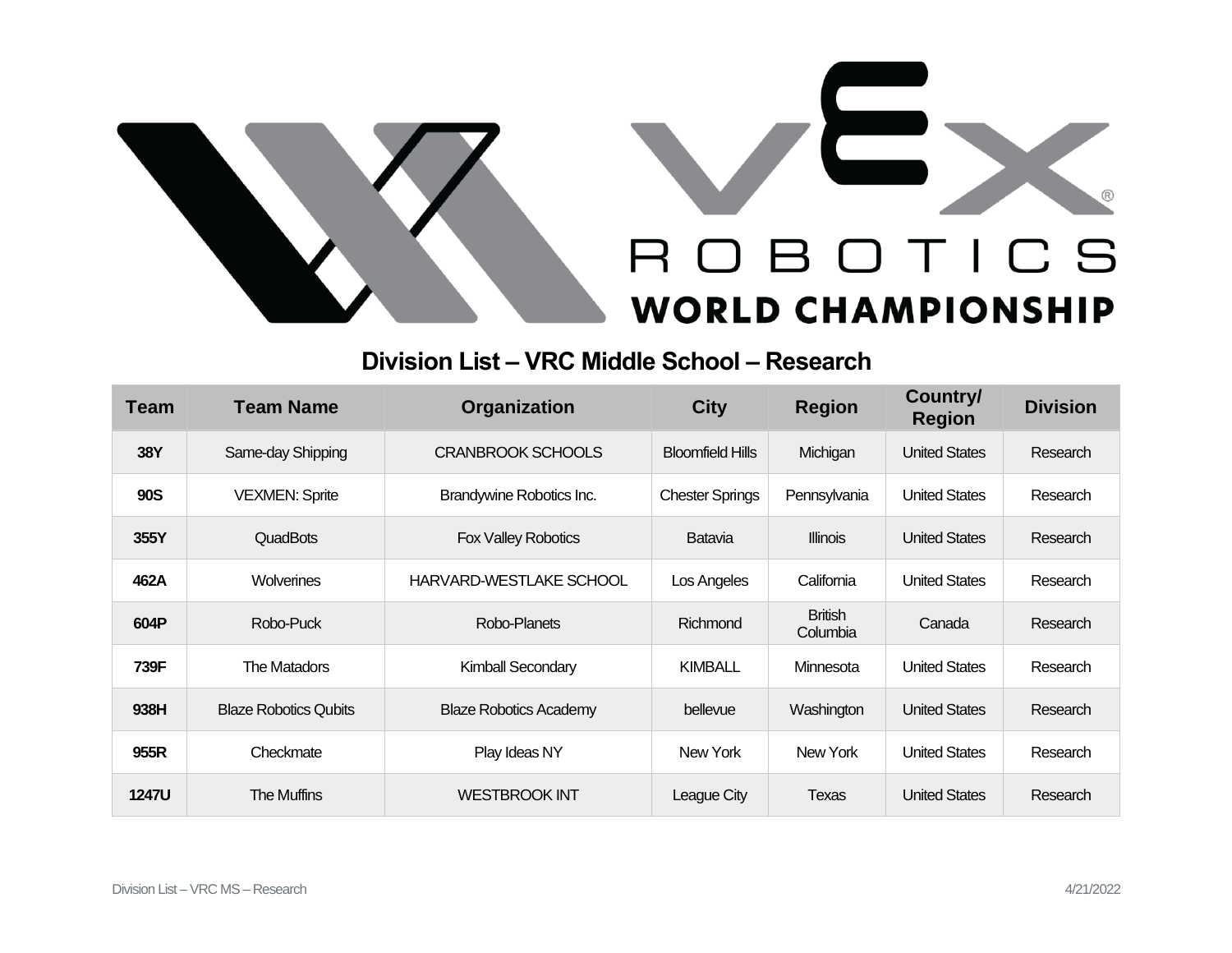| <b>Team</b>  | <b>Team Name</b>         | Organization                            | <b>City</b>        | <b>Region</b>  | Country/<br><b>Region</b> | <b>Division</b> |
|--------------|--------------------------|-----------------------------------------|--------------------|----------------|---------------------------|-----------------|
| 1365A        | The Conquerors!          | <b>EAST RIDGE MIDDLE SCHOOL</b>         | Clermont           | Florida        | <b>United States</b>      | Research        |
| 1481H        | <b>Robohawks</b>         | <b>GAINESVILLE MIDDLE</b>               | Gainesville        | Virginia       | <b>United States</b>      | Research        |
| <b>1737W</b> | Lemon Tree               | International Robotics Academy          | Almaty             |                | Kazakhstan                | Research        |
| 2148A        | Metal Mayhem             | <b>Greenville Middle School</b>         | Greenville         | <b>Texas</b>   | <b>United States</b>      | Research        |
| 2704A        | <b>Allie Cats</b>        | <b>FLORENCE CHAPEL MIDDLE</b>           | Duncan             | South Carolina | <b>United States</b>      | Research        |
| 3303G        | Dublin Robotics G Team   | <b>Dublin Robotics Club</b>             | Dublin             | California     | <b>United States</b>      | Research        |
| 3324X        | Supernovas Phat Chickens | SCIENCE ACADEMY STEM MAGNET             | North<br>Hollywood | California     | <b>United States</b>      | Research        |
| 3997Y        | Y R U runnin             | North Forsyth Middle School             | Cumming            | Georgia        | <b>United States</b>      | Research        |
| 4233Z        | Hidden Figures: JJV      | Scott County Middle School              | Georgetown         | Kentucky       | <b>United States</b>      | Research        |
| 4810D        | Dark Mode                | NORTH UNION MIDDLE SCHOOL               | Richwood           | Ohio           | <b>United States</b>      | Research        |
| 5233J        | Justice League           | DOUGLAS CO WEST MIDDLE<br><b>SCHOOL</b> | Valley             | Nebraska       | <b>United States</b>      | Research        |
| 6047A        | <b>Ultron</b>            | <b>WESTVIEW MIDDLE SCHOOL</b>           | Longmont           | Colorado       | <b>United States</b>      | Research        |
| 6199B        | <b>WiredCats B</b>       | <b>The Westminster Schools</b>          | Atlanta            | Georgia        | <b>United States</b>      | Research        |
| 6403Z        | <b>Banana Bots</b>       | <b>Brookside Middle School</b>          | Sheffield Village  | Ohio           | <b>United States</b>      | Research        |
| 7135Z        | Loyola Robotics - Z      | Loyola Blakefield                       | Towson             | Maryland       | <b>United States</b>      | Research        |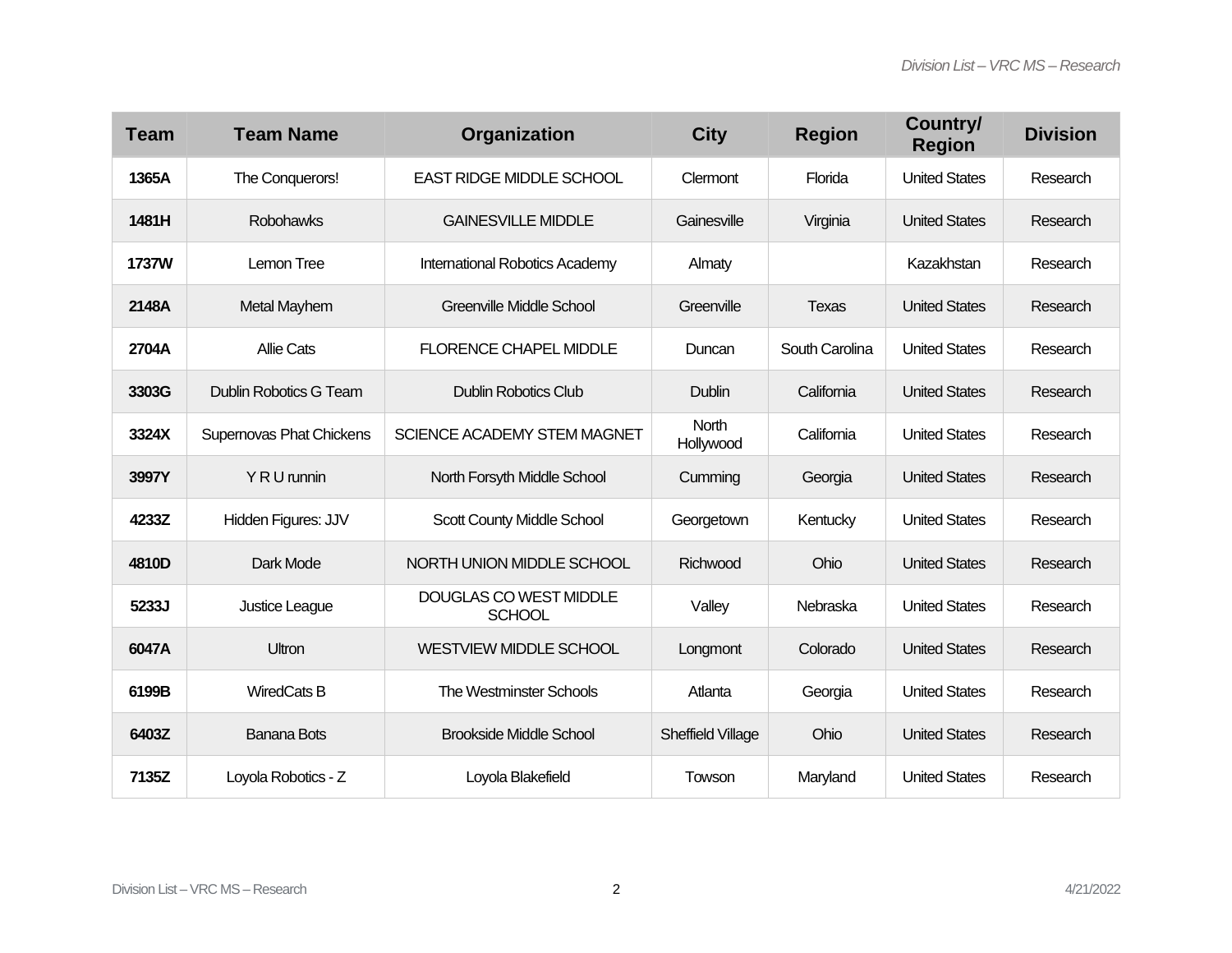| <b>Team</b> | <b>Team Name</b>          | Organization                            | <b>City</b>                           | <b>Region</b>              | Country/<br><b>Region</b> | <b>Division</b> |
|-------------|---------------------------|-----------------------------------------|---------------------------------------|----------------------------|---------------------------|-----------------|
| 7421A       | Robo Beast                | <b>WESTBROOK INT</b>                    | League City                           | Texas                      | <b>United States</b>      | Research        |
| 7481D       | DIVAS on FIRE!            | <b>LEAGUE CITY INT</b>                  | League City                           | <b>Texas</b>               | <b>United States</b>      | Research        |
| 7700P       | <b>Rolling Robots</b>     | <b>ROLLING ROBOTS</b>                   | <b>ROLLING</b><br><b>HILLS ESTATE</b> | California                 | <b>United States</b>      | Research        |
| 8000E       | <b>HRS Robohawks</b>      | <b>HEAD ROYCE SCHOOL</b>                | Oakland                               | California                 | <b>United States</b>      | Research        |
| 8686B       | Men In Black              | <b>SEVIER MIDDLE</b>                    | Greenville                            | South Carolina             | <b>United States</b>      | Research        |
| 8778Z       | <b>YOLO McSwagon</b>      | PLATTE CITY MIDDLE                      | <b>Platte City</b>                    | Missouri                   | <b>United States</b>      | Research        |
| 8878B       | Corona Vexcines           | JOCKEY HOLLOW SCHOOL                    | Monroe                                | Connecticut                | <b>United States</b>      | Research        |
| 9181E       | Eggs                      | Seaquam Secondary                       | Delta                                 | <b>British</b><br>Columbia | Canada                    | Research        |
| 9364X       | Iron Eagles-Xerophthalmia | <b>Brentwood Academy</b>                | <b>Brentwood</b>                      | Tennessee                  | <b>United States</b>      | Research        |
| 9635C       | <b>MS RoboKnights</b>     | CHARLOTTE CHRISTIAN SCHOOL              | Charlotte                             | North Carolina             | <b>United States</b>      | Research        |
| 10012H      | <b>Ten Ton Robotics</b>   | <b>Ten Ton Robotics</b>                 | West<br>Vancouver                     | <b>British</b><br>Columbia | Canada                    | Research        |
| 10102Z      | Kong                      | Vinci Robotics Academy                  | <b>Burlington</b>                     | Massachusetts              | <b>United States</b>      | Research        |
| 10820J      | Romans                    | <b>WILLOW SPRINGS MIDDLE</b>            | <b>LUCAS</b>                          | <b>Texas</b>               | <b>United States</b>      | Research        |
| 11559Y      | Fire Dragons              | CANYON DAY JUNIOR HIGH<br><b>SCHOOL</b> | Whiteriver                            | Arizona                    | <b>United States</b>      | Research        |
| 14791R      | vexer flexer              | the harker school                       | Saratoga                              | California                 | <b>United States</b>      | Research        |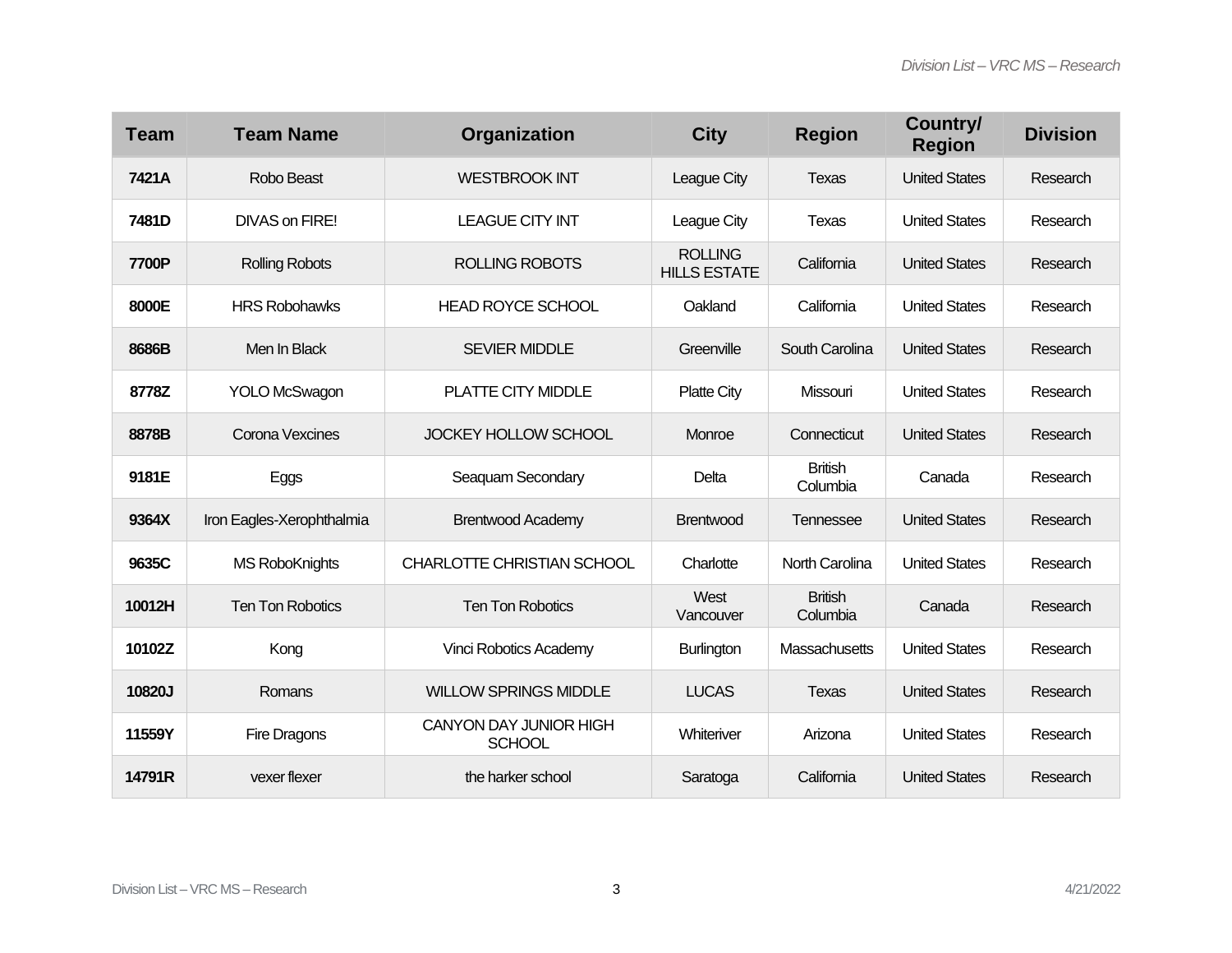| <b>Team</b> | <b>Team Name</b>            | Organization                                | <b>City</b>                | <b>Region</b>  | Country/<br><b>Region</b> | <b>Division</b> |
|-------------|-----------------------------|---------------------------------------------|----------------------------|----------------|---------------------------|-----------------|
| 16689A      | <b>The Circuit Breakers</b> | <b>Dracobots</b>                            | Portland                   | Oregon         | <b>United States</b>      | Research        |
| 18000B      | Iron Patriots- Grogu        | <b>Sullivan East Middle School</b>          | <b>Bluff City</b>          | Tennessee      | <b>United States</b>      | Research        |
| 19140A      | <b>Vexters</b>              | W. W. LEWIS MIDDLE SCHOOL                   | <b>Cypress St</b>          | Louisiana      | <b>United States</b>      | Research        |
| 19420B      | RoboLeopards                | THE LANGLEY SCHOOL                          | McLean                     | Virginia       | <b>United States</b>      | Research        |
| 20731H      | Womble Jumble               | Pymble Ladies College, Sydney,<br>Australia | Pymble                     |                | Australia                 | Research        |
| 21050M      | M                           | MCGEHEE HIGH SCHOOL                         | McGehee                    | Arkansas       | <b>United States</b>      | Research        |
| 24500B      | <b>CCRMS Lions</b>          | RAVENSWOOD MIDDLE                           | East Palo Alto             | California     | <b>United States</b>      | Research        |
| 25900B      | <b>Allison Gadget Girls</b> | ALLISON TRADITIONAL MAGNET<br><b>MIDDLE</b> | Wichita                    | Kansas         | <b>United States</b>      | Research        |
| 29420B      | <b>BRAINIACS</b>            | <b>River Oaks Middle School</b>             | <b>North</b><br>Charleston | South Carolina | <b>United States</b>      | Research        |
| 33249A      | Alpha and Omega             | <b>Bob Jones Junior High School</b>         | <b>GREENVILLE</b>          | South Carolina | <b>United States</b>      | Research        |
| 37816F      | <b>KALM</b>                 | <b>JACOB COY MIDDLE SCHOOL</b>              | <b>Beavercreek</b>         | Ohio           | <b>United States</b>      | Research        |
| 39702A      | New Hope Robotics           | NEW HOPE MIDDLE SCHOOL                      | Columbus                   | Mississippi    | <b>United States</b>      | Research        |
| 43050C      | MVMS <sub>C</sub>           | MOUNT VERNON MIDDLE SCHOOL                  | <b>Mount Vernon</b>        | Ohio           | <b>United States</b>      | Research        |
| 45784B      | Newton's Nerds              | <b>PARKSIDE MIDDLE</b>                      | Manassas                   | Virginia       | <b>United States</b>      | Research        |
| 50075B      | <b>Oak Hill Robotics</b>    | OAK HILL JUNIOR HIGH SCHOOL                 | Converse                   | Indiana        | <b>United States</b>      | Research        |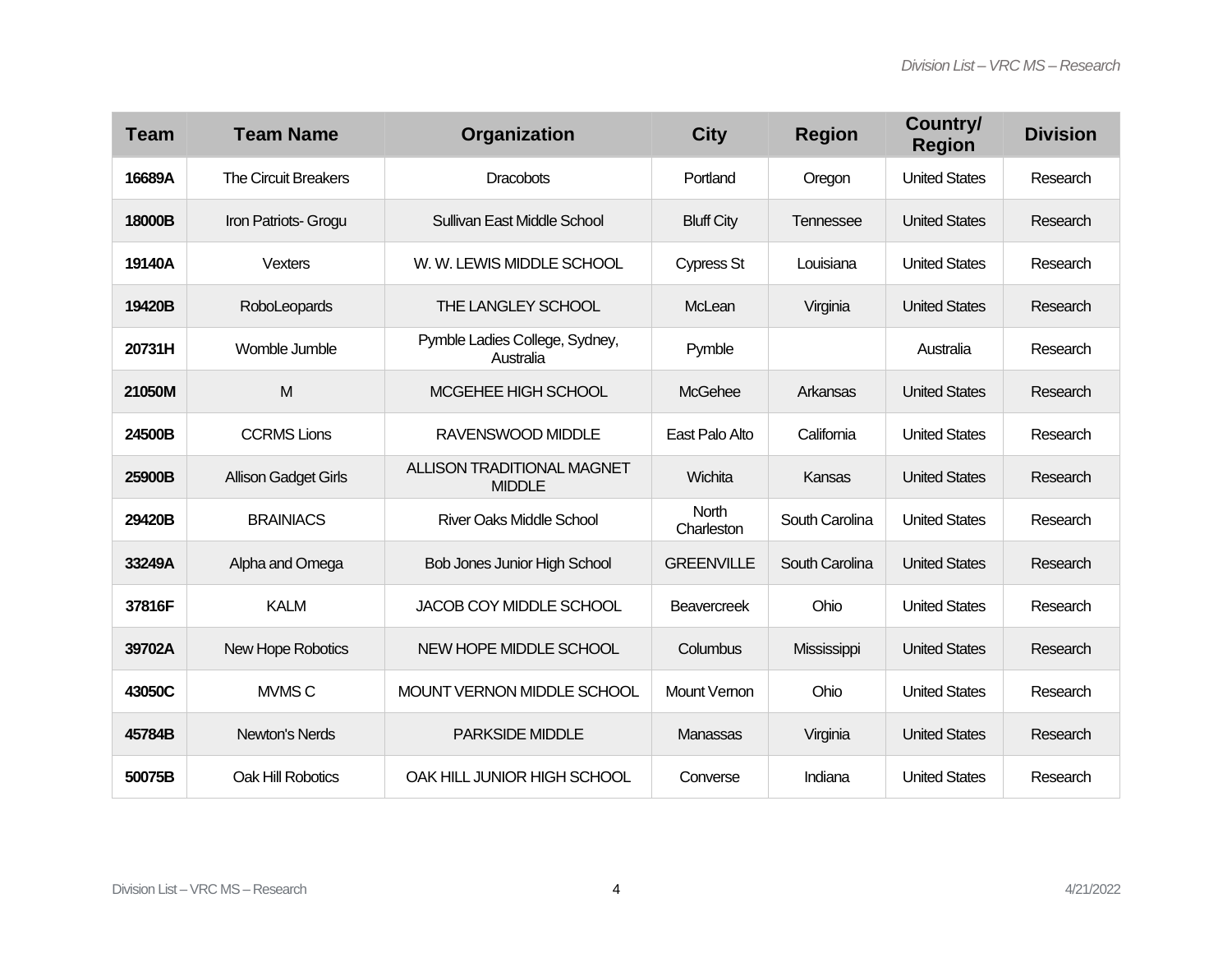| <b>Team</b> | <b>Team Name</b>           | Organization                     | <b>City</b>      | <b>Region</b> | Country/<br><b>Region</b> | <b>Division</b> |
|-------------|----------------------------|----------------------------------|------------------|---------------|---------------------------|-----------------|
| 52800B      | <b>Killer Bees</b>         | <b>SOARING HEIGHTS PK-8</b>      | Erie             | Colorado      | <b>United States</b>      | Research        |
| 58418B      | Interstellar               | Home School                      | <b>FREMONT</b>   | California    | <b>United States</b>      | Research        |
| 61538B      | <b>Bandits</b>             | <b>CHENEY MIDDLE SCHOOL</b>      | Cheney           | Kansas        | <b>United States</b>      | Research        |
| 66799G      | AST-onishing G             | American School in Taichung      | Taichung         |               | Chinese<br>Taipei         | Research        |
| 69955B      | 1% Milk                    | <b>LADUE MIDDLE</b>              | St. Louis        | Missouri      | <b>United States</b>      | Research        |
| 71852C      | <b>Girls Will Be Girls</b> | Nashville Junior High School     | <b>NASHVILLE</b> | Arkansas      | <b>United States</b>      | Research        |
| 73352E      | <b>Team Domination</b>     | <b>Vinton Middle School</b>      | Vinton           | Louisiana     | <b>United States</b>      | Research        |
| 74947B      | Fenix                      | Ecole Secondaire Massey-Vanier   | Cowansville      | Quebec        | Canada                    | Research        |
| 76565A      | <b>Team Heinitz</b>        | Heinitz-Gymnasium RA1/4 dersdorf | Rüdersdorf       | Brandenburg   | Germany                   | Research        |
| 78759B      | Robo Bois                  | Canyon Vista Middle School       | <b>AUSTIN</b>    | <b>Texas</b>  | <b>United States</b>      | Research        |
| 80014B      | <b>BAD BATCH</b>           | FRED M. LYNN MIDDLE              | Woodbridge       | Virginia      | <b>United States</b>      | Research        |
| 83686B      | Jayhawks                   | SOUTH MIDDLE SCHOOL              | Nampa            | Idaho         | <b>United States</b>      | Research        |
| 88909A      | 88909A                     | 88909                            | San Jose         | California    | <b>United States</b>      | Research        |
| 92315A      | Pantherbots A              | POTOMAC MIDDLE                   | <b>Dumfries</b>  | Virginia      | <b>United States</b>      | Research        |
| 95070A      | <b>Redwood Robotics</b>    | Redwood PTA                      | Saratoga         | California    | <b>United States</b>      | Research        |